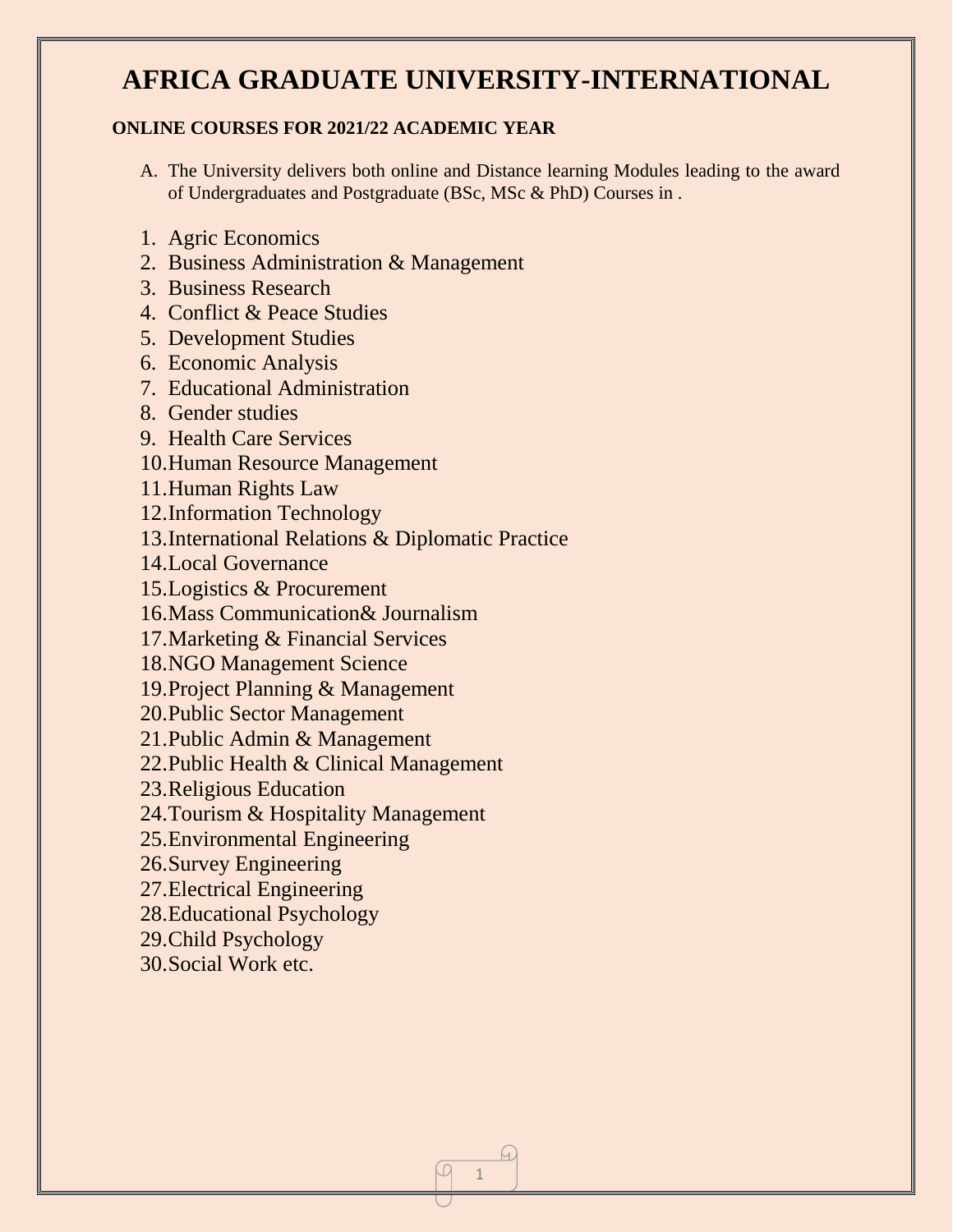### B. **Certificate Courses**

- 1. Business and Finance
- 2. Information and communication technology
- 3. Data processing and information technology
- 4. Software application packages
- 5. PC hardware Maintenance and Repairs
- 6. Computer System Administration

#### C. **Diploma Courses**

- 1. Accounting and Finance
- 2. Business Administration
- 3. Human Resources Management
- 4. Banking and Finance
- 5. Public Administration and Management
- 6. Marketing Management
- 7. Technician Diploma in Accounting
- 8. Computer Science and Information Technology
- 9. International Relations and Diplomatic Studies
- 10.Public Health
- 11.Library Information
- 12.Project Planning and Management

#### D. **Advance Diploma courses**

- **1.** Accounting and Finance **&** Business Administration
- 2. Human Resources Management
- 3. Banking and Finance
- 4. Public Administration and Management
- 5. Marketing Management
- 6. Technician Diploma in Accounting
- 7. Computer Science and Information Technology

2

 $\omega$